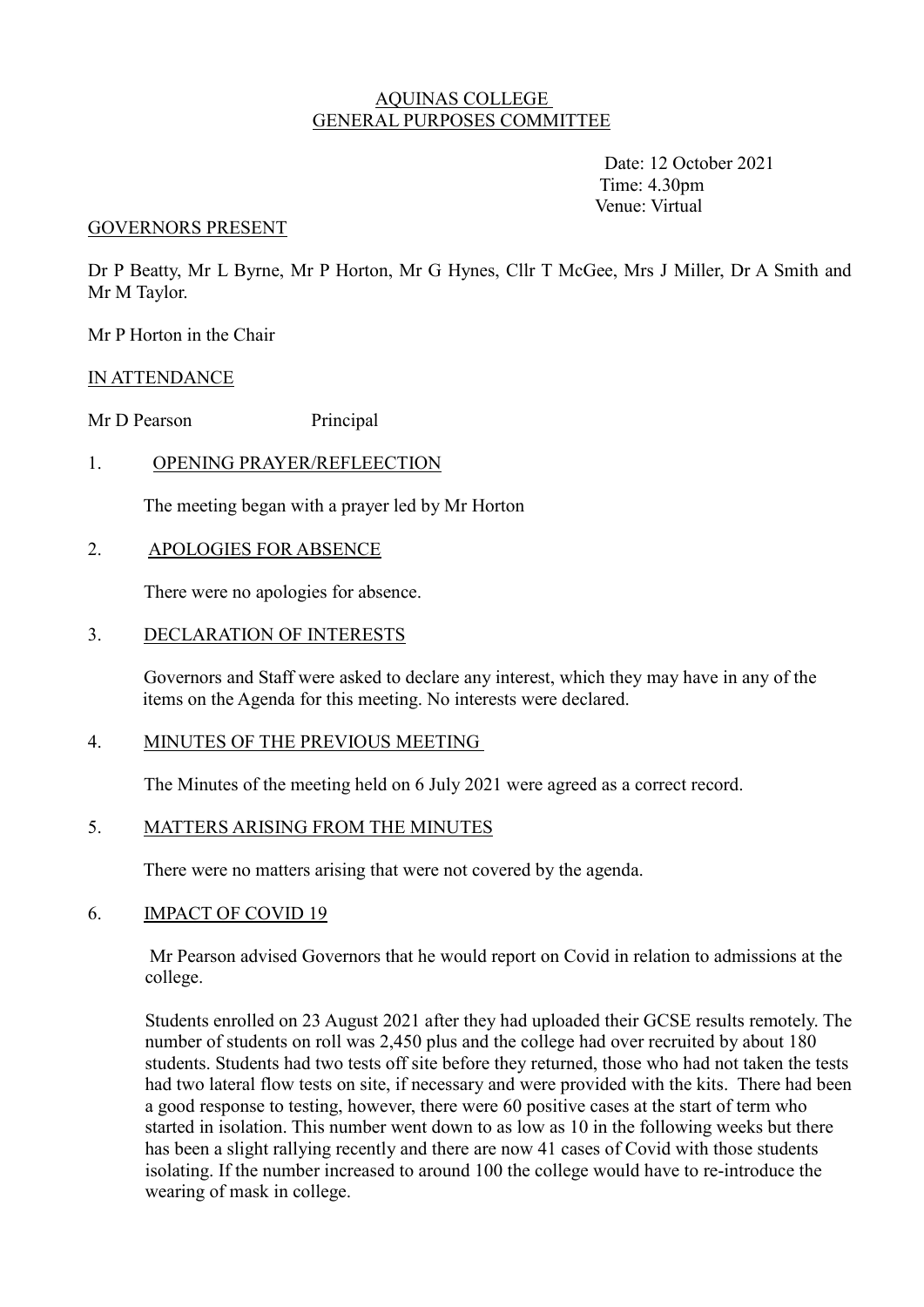The numbers at the college are similar to those in the North West and with similar colleges in ACVIC. The college is no longer required to undertake a track and trace of students. There are 9 members of staff, mainly support staff absent due to Covid. Dr Smith asked if it was known why support staff had been affected. Mr Pearson replied that it was staff in the library possibly as a result of a member of staff who had been on holiday.

When the students returned to college the measures that were in place were reinstated with hand sanitisers and masks being provided. However. students were only wearing masks when reminded and the college feels more like it is returning to normal. Over 250 students were vaccinated on site by the LA team. Classes sizes have returned to normal except for registration and Ethics, and assemblies are online to avoid large congregations of students.

Cllr McGee advised Governors that within Greater Manchester, Trafford had the highest number of Covid cases per 100,000 of population with Stockport the second highest. It is not known if these numbers have peaked. He added that 5 local authorities were considering bringing back the wearing of masks within school/colleges. It seems like pupils are bringing the virus home to their families. Dr Smith added that ONS had reported that the infection rate in secondary schools is 1 in 14 students. The college is good compared to this figure.

Mr Pearson advised Governors that there is a severe cold going around at the moment and many people have been quite poorly as a result. Students are encouraged to take lateral flow tests twice a week. Mr Hynes referred to it as freshers Flu and asked if the college had a Covid plan and does it fall under safeguarding. Mr Pearson replied that the college does have a Covid plan. Mr Bailey added that in regard to safeguarding there is a policy to cover how the college keep students and staff safe if the college re-introduced remote learning or college closure.

Dr Beatty added that the infection rate for Covid will go up and down but it will last for some time to come. Mrs Miller asked with the impact of Covid are flu are vaccinations promoted in the college. Mr Pearson replied that they were for staff but not students. The cost is between £10 - £15 per person for the flu vaccine and that the college had booked 140 slots and all were booked. Cllr McGee added that people over 65 and pupils aged 3+ (known as super spreaders) were being targeted. The take up of the Covid vaccine in Stockport was 85% which is amongst the best in the country.

### 7. ADMISSIONS 2021/2022

Mr Pearson advised Governors that the college had started the term with 2484 students including Pathways and that the college is funded on 2297 students. A number of students had dropped out for a variety of reasons including going back to their previous school, apprenticeships or transferring to another college.

At the start of the term 1400 students had accepted places and 1315 had enrolled, the aim had been to have 1200 new students. The latest figures suggest that there will be around 2427 students on roll at the census date of 15 October 2021, with a L6 of 1290 and U6 of 1112. In addition there will be 25 pathway students. Mr Pearson added that this number will fall as a result of illness or students who have not settled in at the college. The college has 130 students over the number that it is funded for. The college had looked for a growth of 20/40 students. At any one time there are about 1700 students on the college site. The average class size is around 21 and the maximum size is 27 students. Mr Pearson advised Governors that the college may get additional funding in year for the number of students over 100 which could be as much as £100,000 depending on the census population.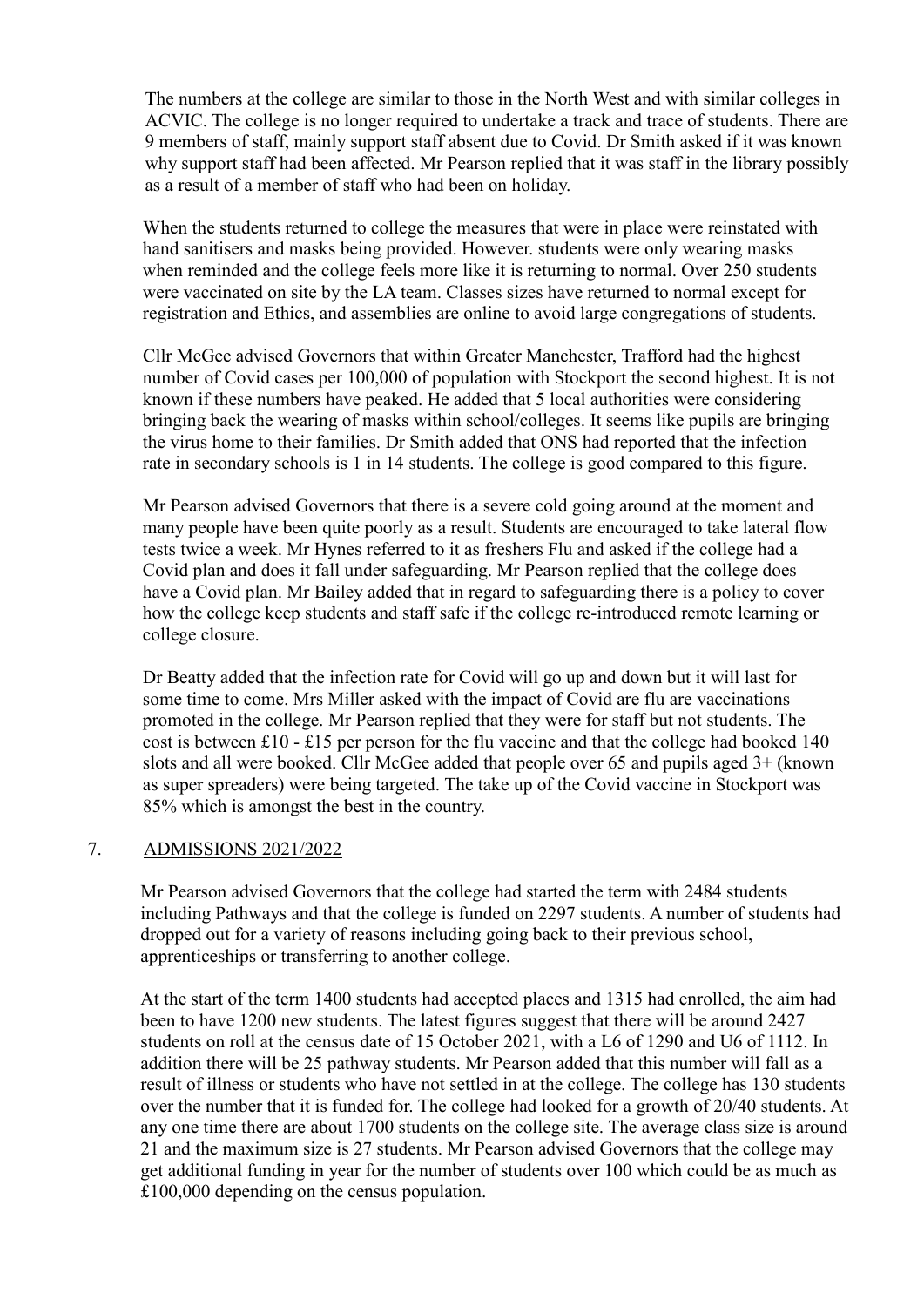Mrs Miller asked have those students taking up Apprenticeships left the college. Mr Pearson replied that there are few Apprenticeships available. Mr Bailey added that most leavers have gone to other colleges because they held multiple places, or the college could not offer their first subject choices. The college had a soft start/ induction and asked which students were considering Apprenticeships. In addition, the college were looking at students whose attendance record was poor and those with health issues. The college were providing advice and guidance to these students.

Mr Taylor felt that the additional student numbers were a significant increase. Mr Pearson replied that it is not unusual to see a 20/40 increase in student numbers but the current increase was indeed significant but had however been absorbed within the budget. He added that the category 1 conversion rate had increased by 8%. Mr Pearson indicated that he would look at the data for the last 4 years and may undertake a postcode analysis to see if there are any emerging patterns.

Mr Pearson advised Governors that the college is getting close to its capacity and that the Governing Body need to be looking at some strategic planning for the future. Cllr McGee added that the college needs to look forward and see if it can get additional accommodation. Mr Pearson added that Catholic colleges can now acadamise but the Diocese was not particularly interested in that at the moment.

# 8. ADMISSIONS 2022/2023

Mr Pearson advised Governors that the Open Day had been scheduled for Saturday 25 September 2021 and Open Evenings in October 2021 but these had been cancelled because of Covid 19. These would now be virtual events. In addition, the college had also been scheduled to attend school events and whilst they would avoid large open events they would still attend year 10/11 assemblies at secondary schools,

The closing date for applications (which are online) for 2022/2023 is 30 November 2021. All category 1 students will have a telephone interview before Christmas 2021. Applications from category 2 students who have submitted their application forms by 30 November 2021 will then be assessed. All applicants will be notified whether or not they are being considered for interview. Students who are to receive further consideration will receive a letter before Christmas 2021 inviting them to an interview in January/February 2022. The telephone interviews for category 1 students have started.

Mr Pearson reported that the following applications have been made or started:

Roughly 300 applications 200 from category 1 100 from category 2

When considering applications, the college consider the following:

i) Commitment to study at the college

ii) Appreciation of and commitment to the college's ethos

iii) Wider interests and the contribution the applicant might make to the college community

iv) A reference from school regarding application, attendance, conduct and punctuality

v) Whether the applicant currently attends a school located in Stockport

vi) Quality of application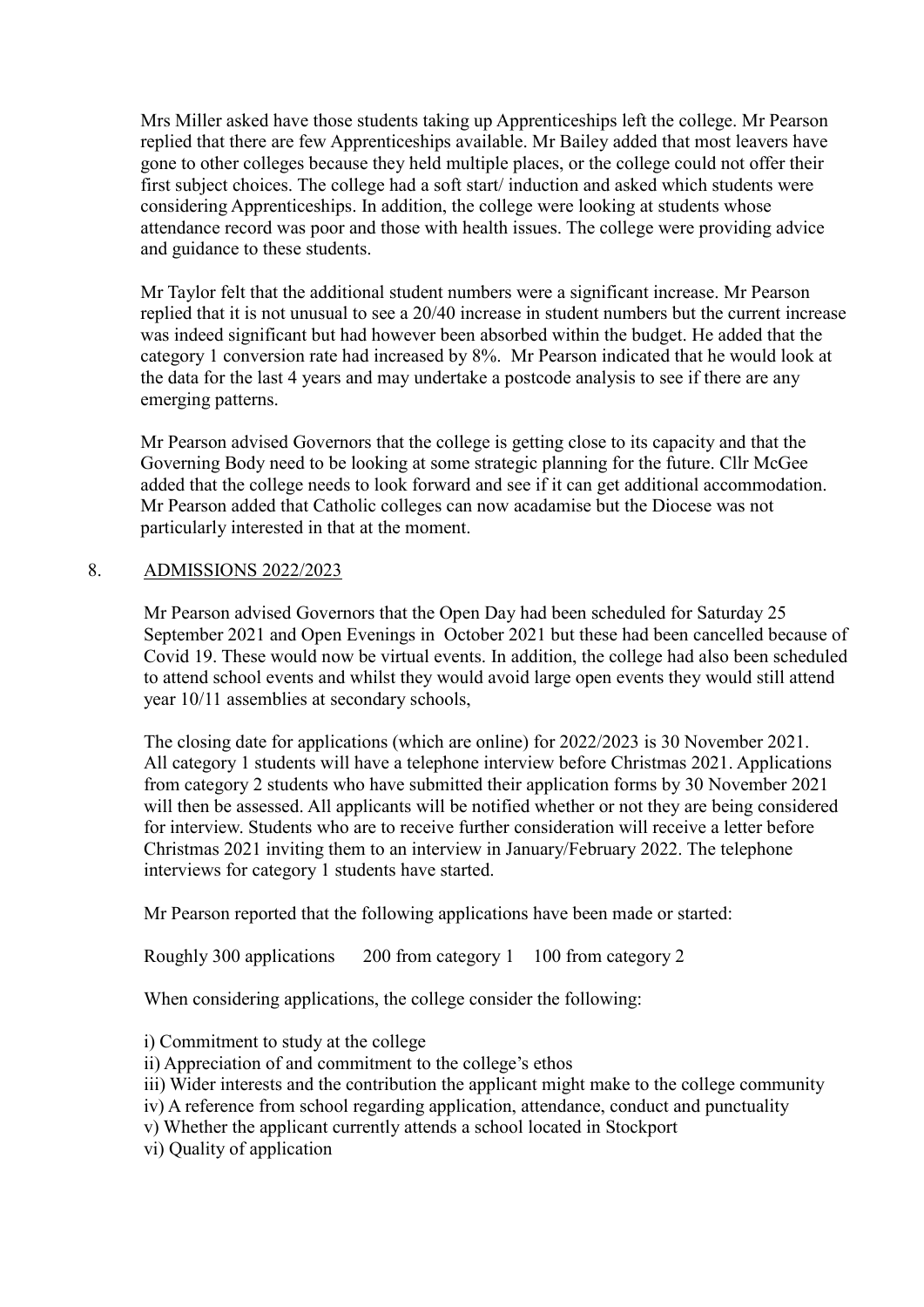Further information on the number of applications for 2022/2023 would be available at the Governing Body meeting on 23 November 2021 and a further report would be given to the next General Purposes Committee.

## 9. COMMITTEE TERMS OF REFERENCE

A copy of the current Employment Committee Terms of Reference had been circulated prior to the meeting.

Mr Byrne suggested that in paragraph 1 the roman numerals be replaced with letters and that the following changes are made:

- 1. vii) consider change to considering
- 1. ix) review change to reviewing
- 1. x) ensure change to ensuring

After a full discussion it was agreed that these changes be agreed.

### 10. PUBLICITY

Mr Pearson advised the Governors that the new College Prospectus for 2022/2023 had been delivered to the 5 feeder schools and 15 other secondary schools.

The virtual Open Evening held on 25 September 2021 had been well attended. A voice over had been made for every subject that the college offers, there had been a virtual tour of the college and an address by the Principal. Attendance at Year 11 assemblies had also been undertaken.

Dr Smith asked if the events organised by the college were similar to other colleges. Mr Pearson replied that Loretto and Xaverian colleges were holding Open Events. Dr Smith added that he felt the online material produced by the college was good. Mr Hynes asked if there had been cases where parents/students do not turn up to events after booking them. Mr Pearson replied that this had been the case at colleges such as Loreto and Xaverian.

### 11. ANY OTHER BUSINESS

There was no any other business.

### 12. DATE OF NEXT MEETING

25 January 2022 at 4.30pm

Signed \_\_\_\_\_\_\_\_\_\_\_\_\_\_\_\_\_\_\_ Date \_\_\_\_\_\_\_\_\_\_\_\_\_\_\_\_\_\_

Chairperson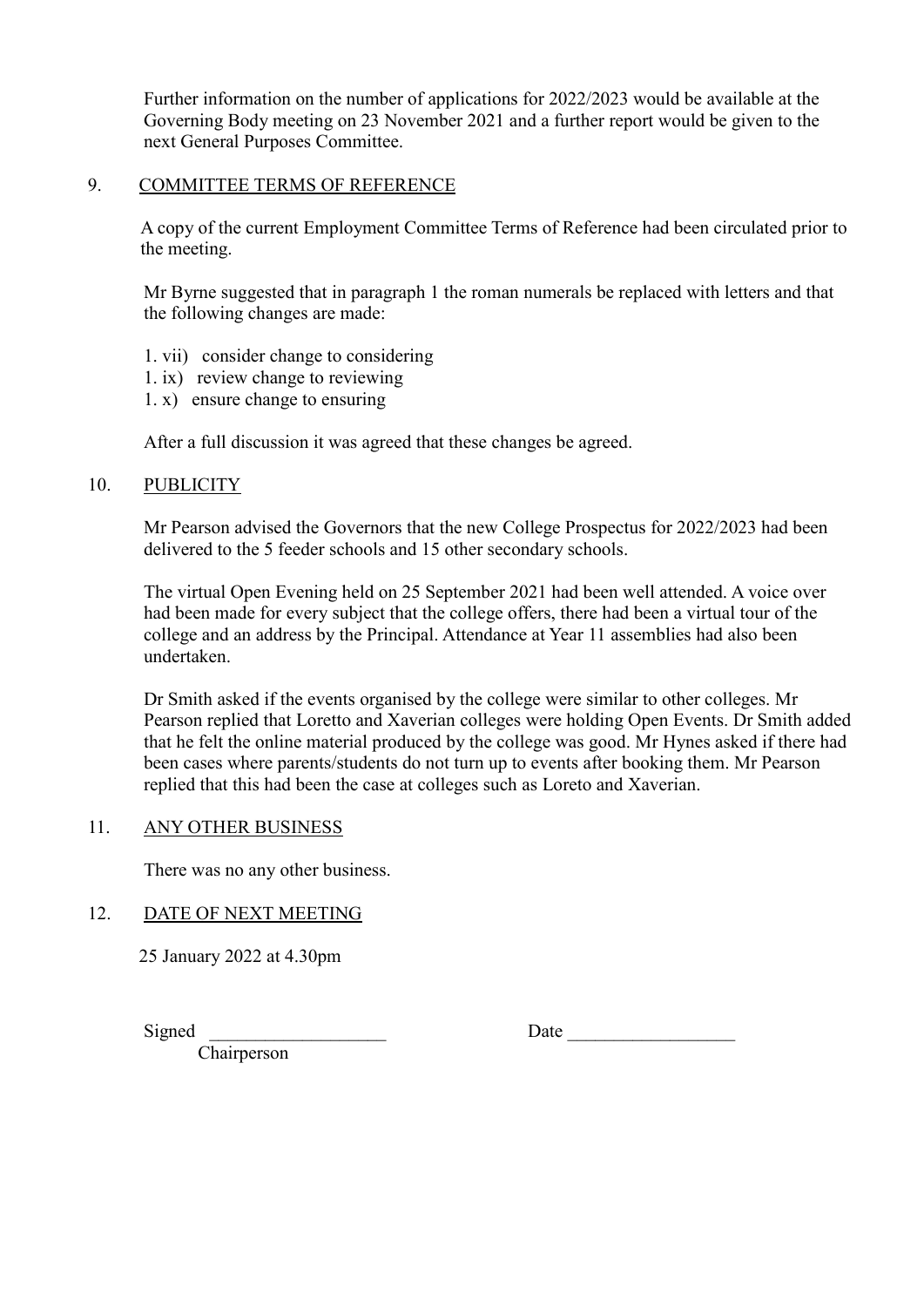## AQUINAS COLLEGE EMPLOYMENT COMMITTEE

 Date: 12 October 2021 Time: 4.30pm Venue: Virtual

#### GOVERNORS PRESENT

Dr P Beatty, Mr L Byrne, Mr P Horton, Mr G Hynes, Cllr T McGee, Mrs J Miller, Dr A Smith and Mr M Taylor.

Mr P Horton in the Chair

### IN ATTENDANCE

Mr D Pearson Principal

## 1. APOLOGIES FOR ABSENCE

There were no apologies for absence.

### 2. DECLARATION OF INTERESTS

 Governors and Staff were asked to declare any interest, which they may have in any of the items on the Agenda for this meeting. No interests were declared.

#### 3. MINUTES OF THE PREVIOUS MEETING

The Minutes of the meeting held on 6 July 2021 were agreed as a correct record.

### 4. MATTERS ARISING FROM THE MINUTES

There were no matters arising that were not covered by the agenda.

## 5. EMPLOYMENT ISSUES

a) Appointment of Additional Staff - Mr Pearson advised Governors that 12 new support staff had been appointed which include a Personal Assistant for the Principalship and an Assistant Manager in Adult Education. Eleven new teachers had been appointed along with internal appointments to cover Wellbeing Mentors (9), Learning and Development Tutors (6) and Heads of Year and Assistant Heads of Year.

b) Four staff were on long term sickness, 3 due to anxiety/depression and 1 due to long term Covid. In addition 3 staff are on short term absence.

c) Two support staff had been subject to disciplinary action and both had received a verbal warning. One had been due to a failure to follow college policies and procedures, whilst the other was due to lateness and general poor attendance.

d) Mr Taylor asked what arrangements had been made following Carol Mayall's retirement as Head of Careers. Mr Pearson replied that John Morrison had been promoted to Head of Careers. Two part time staff had increased their hours to cover his promotion and workload.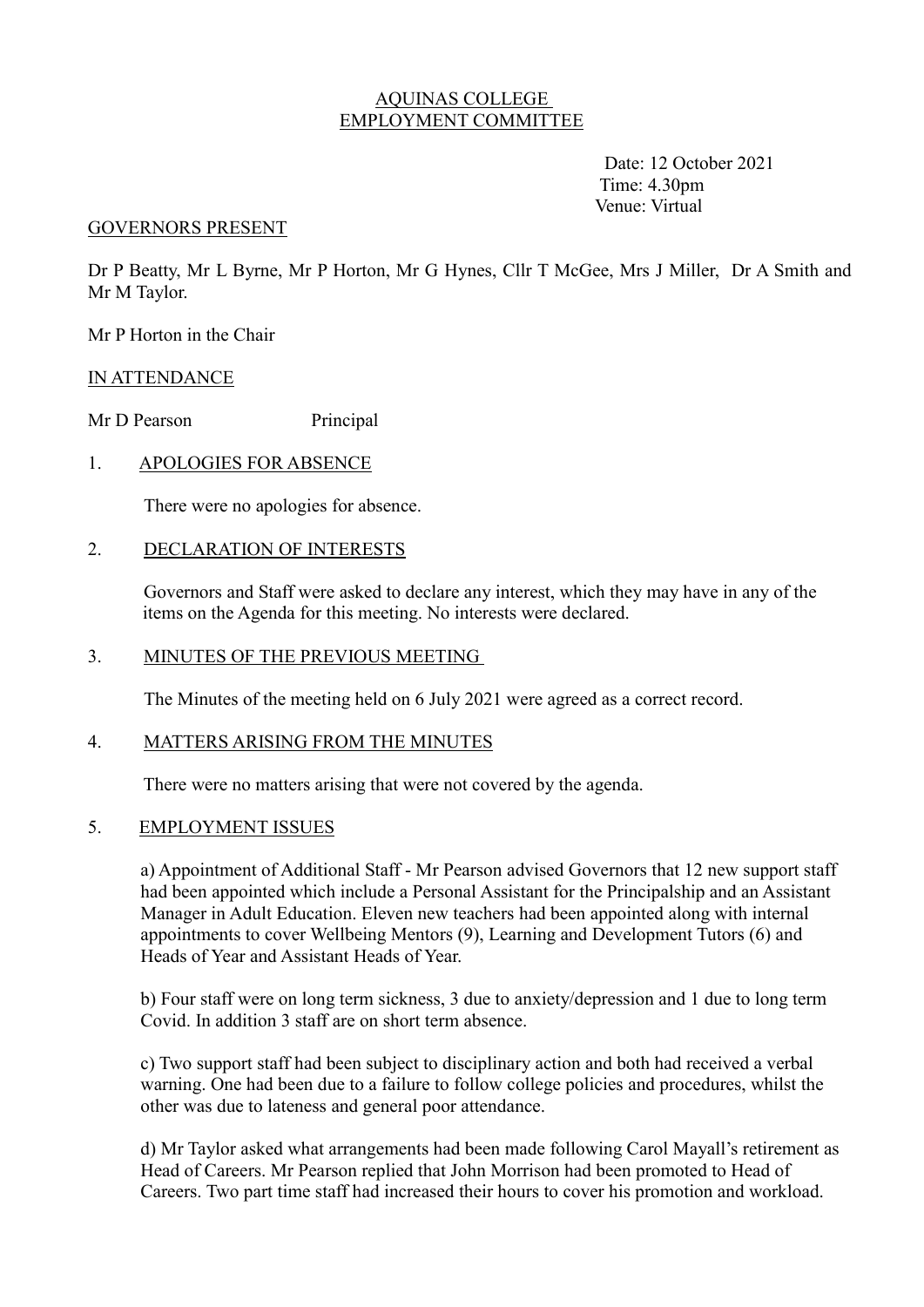# 6. GENDER PAY GAP REPORT

Mr Pearson introduced a paper that had been prepared by Mrs Blackburn and had been circulated to Governors prior to the meeting.

 Governors noted that it is now a statutory requirement for any employer who employs more that 250 staff to undertake an annual gender pay gap analysis. The college had 235 staff including invigilators and the split was 165 (70%) females and 70 (30%) males. The college has a teaching staff split of 69% female and 31% male. Females on average earn more than males due to the fact that there are more females than males on management points. The snapshot date for the public sector was 31 March 2020. The College needs to report on the following:

- 1) The mean gender pay gap
- 2) The median gender pay gap
- 3) The mean bonus gender pay gap
- 4) The median bonus gender pay gap
- 5) The proportion of males receiving a bonus payment
- 6) The proportion of females receiving a bonus payment
- 7) The proportion of males and females in each quartile pay band

 The college does not pay bonuses to any staff. The support staff are entitled to an annual standards payment of £320 pro-rata depending on hours worked. This is paid in December and so is not included in the March figures. It does not fall into the definition of bonuses for the purposes of Gender Pay Gap and is immaterial to the statistics. Therefore, the categories 3, 4, 5 and 6 above are not applicable.

The college has a fair and transparent recruitment and selection process and advertise a wide range of job vacancies. Applications are invited from those who wish to work either full or part time, including some posts with significant management responsibilities, in order to encourage both males and females with caring responsibilities, who do not wish to work full time, to apply to work with us. The college believe in appointing the person who we feel to be the best candidate for each job vacancy regardless of gender. All staff, irrespective of gender, are eligible to apply to take part in funded external staff development and our internal staff development programme is available to all staff.

 Mrs Miller asked if the college looked at external training opportunities for staff. Mr Pearson replied that the college would look at the benefit for the individual, department, the college and the cost. He added that internal training was mandatory for staff.

Dr Smith reminded Governors that the college used to have a senior management team of 5/6 which was mainly male.

Staff surveys are undertaken bi-annually as are staff exit interviews.

RESOLVED: That the report be noted.

# 7. COMMITTEE TERMS OF REFERENCE

A copy of the current Employment Committee Terms of Reference had been circulated prior to the meeting.